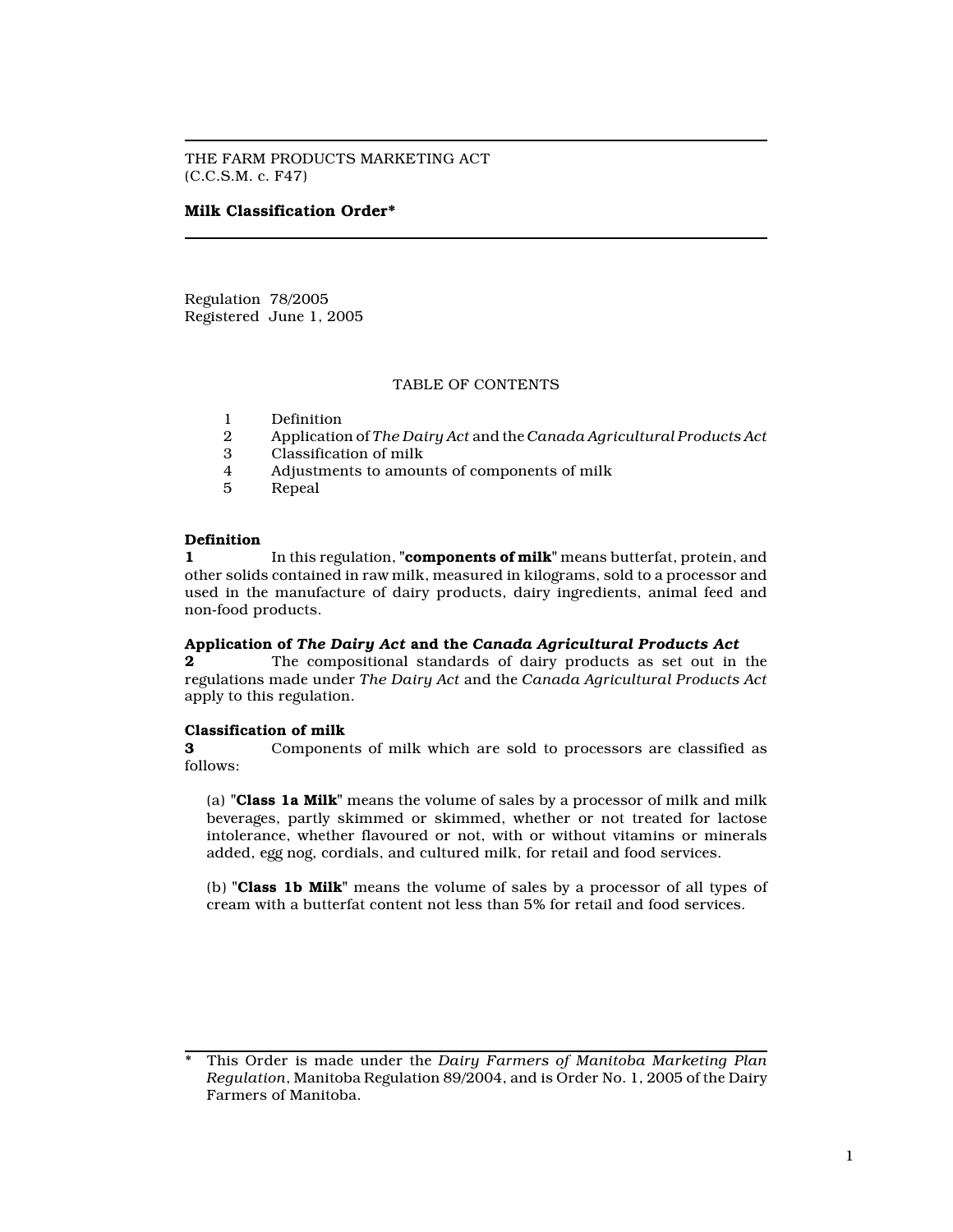(c) "Class 1b(ii) Milk" means the amount of components of milk used by a processor in the manufacture of fresh cream with a butterfat content of 32% and higher used to make fresh baked goods which are not eligible for a Class 5 permit. Any utilization in this class requires a Class 1b(ii) permit approved by the Canadian Dairy Commission.

(d) "Class 1c Milk" means the volume of sales by a processor of new fluid milk products of the types set out in Class 1a and Class 1b, for retail and food services, approved by Dairy Farmers of Manitoba for an introductory period.

(e) "Class 1d Milk" means the volume of sales by a processor of fluid milk products of the types set out in Class 1a and Class 1b, marketed outside of the provinces of Canada but within the territorial jurisdiction of Canada.

(f) "Class  $2$  Milk" means the amount of components of milk used by a processor in the manufacture of all types of ice cream, ice cream mix, yogurt, whether frozen or not, kefir, whether frozen or not, all types of sour cream, all types of milk shake mixes, other frozen dairy products, fudge, puddings, meal replacements, soup mixes, infant formula, cafeinate, and Indian sweets.

(g) "Class 3a Milk" means the amount of components of milk used by a processor in the manufacture of all types of cheese other than those identified in Class 3b, and all types of cheese curds, other than stirred.

(h) "Class 3b Milk" means the amount of components of milk used by a processor in the manufacture of all types of cheddar cheese, stirred curd, cream cheese, creamy cheese bases (cheese mixes), and cheddar and cheddar-type cheeses (firm or semi-soft, unripened, unwashed curd cheese, with a minimum milk fat content of 25% and a maximum moisture content of 45%) sold fresh.

(i) "Class 4a Milk" means the amount of components of milk used by a processor in the manufacture of all types of butter and butteroil, all types of powder, concentrated milk as an ingredient in the food industry, and all other products not listed in other classes of milk.

(i) "Class  $4a(i)$  Milk" means the amount of components of milk used by a processor in the manufacture of rennet casein (dry or curd) or milk protein concentrate (MPC) to be used in the manufacture of non-standardized final products in the processed cheese category.

 $(k)$  "Class 4b Milk" means the amount of components of milk used by a processor in the manufacture of concentrated milk for retail and food services, whether sweetened or not.

(l) "Class 4c Milk" means the amount of components of milk used by a processor in the manufacture of new industrial products as approved by Dairy Farmers of Manitoba for an introductory period.

(m) "Class 4d Milk" means the amount of components of milk declared by a processor for explained losses (dumps, fluid returns, dead vats), inventories, and unexplained losses up to 2% for processing.

(n) "Class  $4d(i)$  Milk" means the amount of components of milk or cream for inventory adjustments used for inter-provincial milk movement purposes.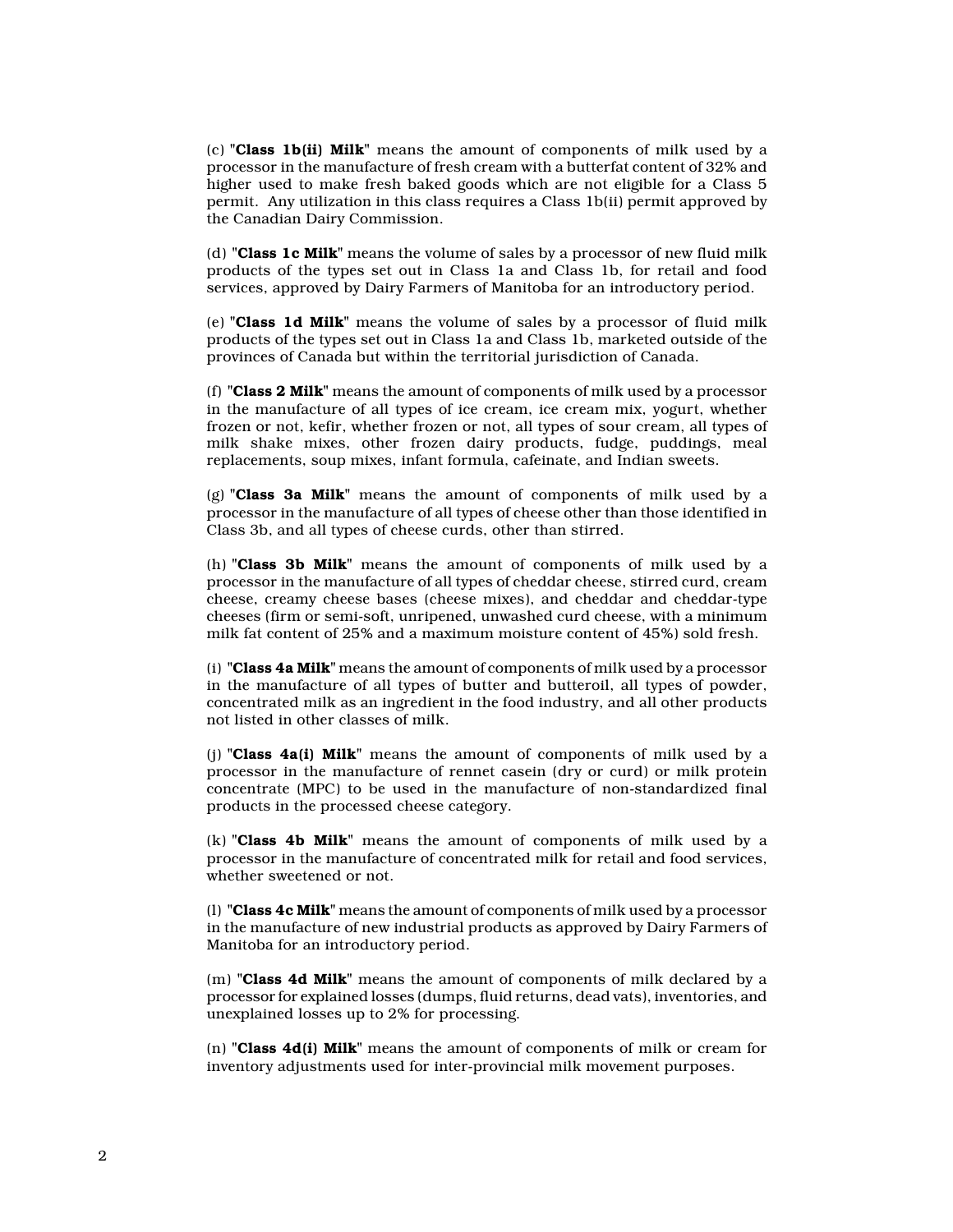(o) "Class 4m Milk" means the amount of components of milk used by a processor in the manufacture of milk components for marginal markets as established from time to time by the Canadian Milk Supply Management Committee. Any declaration in this class requires a Class 4m permit approved by the Canadian Dairy Commission.

(p) "Class 5a Milk" means the amount of components of milk declared by a processor in the manufacture of cheese used as ingredients for further processing for the domestic and export markets. Any declaration in this class requires a Class 5a permit approved by the Canadian Dairy Commission.

(q) "Class 5b Milk" means the amount of components of milk declared by a processor in the manufacture of all other dairy products used as ingredients for further processing for the domestic and export markets. Any declaration in this class requires a Class 5b permit approved by the Canadian Dairy Commission.

 $(r)$  "Class 5c Milk" means the amount of components of milk declared by a processor in the manufacture of dairy products used as ingredients for the confectionery sector destined for domestic and export markets. Any declaration in this class requires a Class 5c permit approved by the Canadian Dairy Commission.

(s) "Class 5d Milk" means the amount of components of milk declared by a processor in the manufacture of planned exports and other exports approved by the Canadian Milk Supply Management Committee, the total of which shall not exceed Canada's World Trade Organization commitments. Any declaration in this class requires a Class 5d permit approved by the Canadian Dairy Commission.

### Adjustments to amounts of components of milk

4 For the purpose of calculating prices to be paid by processors for components of milk, the amounts of components of milk will be adjusted in the following manner:

(a) For Class 1a Milk, Class 1b Milk, Class 1c Milk, and Class 1d Milk, the amount of components of milk will be adjusted by including the prorated unexplained litres and butterfat loss, over the 2% unexplained loss, expressed as a percentage of the total litres and butterfat used to manufacture the products in the plant, plus the prorated unexplained protein and unexplained other solids losses expressed as a fixed amount in kilograms per hectolitre multiplied by the calculated unexplained hectolitres of milk over the 2% unexplained loss.

(b) For Class 1b(ii) Milk, Class 2 Milk, Class 3a Milk, Class 3b Milk, Class 4a Milk, Class 4a(i) Milk, Class 4b Milk, and Class 4c Milk, the amount of components of milk will be adjusted by including the prorated unexplained losses, over the 2% unexplained loss, expressed as a percentage of the total amount of components of milk used to manufacture the products.